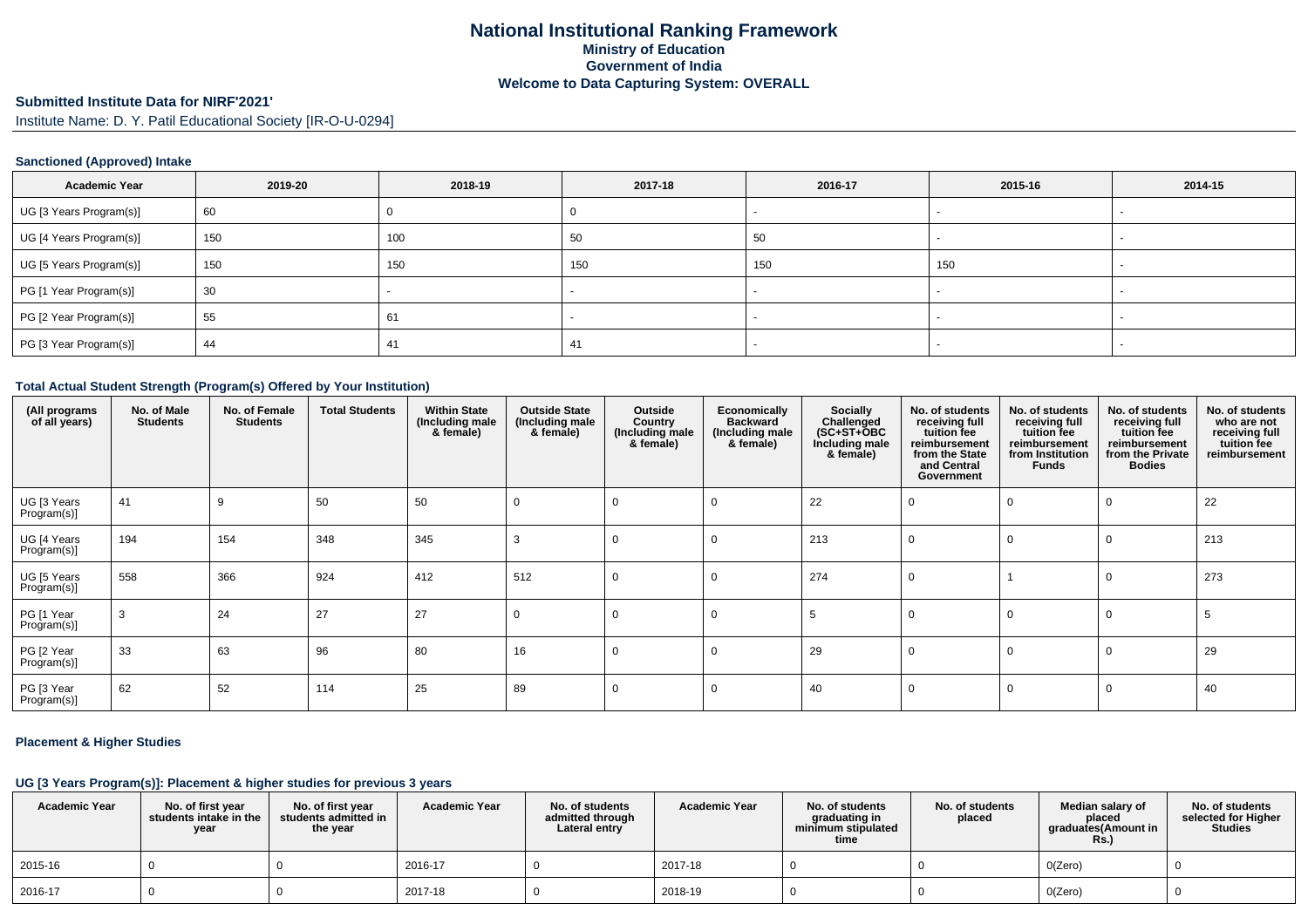| 2017-18 |  |  | 2018-19 |  | 2019-20 |  |  | 0(Zero) |  |
|---------|--|--|---------|--|---------|--|--|---------|--|
|---------|--|--|---------|--|---------|--|--|---------|--|

**UG [4 Years Program(s)]: Placement & higher studies for previous 3 years**

| <b>Academic Year</b> | No. of first year<br>students intake in the<br>year | No. of first vear<br>students admitted in<br>the year | <b>Academic Year</b> | No. of students<br>admitted through<br>Lateral entry | <b>Academic Year</b> | No. of students<br>graduating in<br>minimum stipulated<br>time | No. of students<br>placed | Median salary of<br>placed<br>graduates(Amount in<br>Rs.) | No. of students<br>selected for Higher<br><b>Studies</b> |
|----------------------|-----------------------------------------------------|-------------------------------------------------------|----------------------|------------------------------------------------------|----------------------|----------------------------------------------------------------|---------------------------|-----------------------------------------------------------|----------------------------------------------------------|
| 2014-15              | 50                                                  | 50                                                    | 2015-16              | U                                                    | 2017-18              | -31                                                            | 30                        | 390000(Three Lac<br>Ninety Thousand)                      |                                                          |
| 2015-16              | 50                                                  | 49                                                    | 2016-17              | u                                                    | 2018-19              | 39                                                             | 33                        | 390000(Three Lac<br>Ninety Thousand)                      | -3                                                       |
| 2016-17              | 50                                                  | 50                                                    | 2017-18              | υ                                                    | 2019-20              | -48                                                            | 36                        | 400000(Four Lac)                                          | 9                                                        |

## **UG [5 Years Program(s)]: Placement & higher studies for previous 3 years**

| <b>Academic Year</b> | No. of first year<br>students intake in the<br>year | No. of first year<br>students admitted in<br>the year | <b>Academic Year</b> | No. of students<br>admitted through<br>Lateral entry | <b>Academic Year</b> | No. of students<br>graduating in<br>minimum stipulated<br>time | No. of students<br>placed | Median salary of<br>placed<br>graduates(Amount in<br>Rs.) | No. of students<br>selected for Higher<br><b>Studies</b> |
|----------------------|-----------------------------------------------------|-------------------------------------------------------|----------------------|------------------------------------------------------|----------------------|----------------------------------------------------------------|---------------------------|-----------------------------------------------------------|----------------------------------------------------------|
| 2013-14              | 150                                                 | 150                                                   | 2014-15              |                                                      | 2017-18              | 104                                                            | 65                        | 540000(Five Lac Forty<br>Thousand)                        | 39                                                       |
| 2014-15              | 150                                                 | 150                                                   | 2015-16              | υ                                                    | 2018-19              | 100                                                            | 57                        | 540000(Five Lac Forty<br>Thousand)                        | 43                                                       |
| 2015-16              | 150                                                 | 150                                                   | 2016-17              | υ                                                    | 2019-20              | 118                                                            | 56                        | 580000(Five Lac<br>Eighty Thousand)                       | 62                                                       |

# **PG [1 Years Program(s)]: Placement & higher studies for previous 3 years**

| <b>Academic Year</b> | No. of first year<br>students intake in the<br>year | No. of first year<br>students admitted in<br>the year | <b>Academic Year</b> | No. of students graduating in minimum<br>stipulated time | No. of students<br>placed | Median salary of<br>placed<br>graduates(Amount in<br><b>Rs.)</b> | No. of students<br>selected for Higher<br><b>Studies</b> |
|----------------------|-----------------------------------------------------|-------------------------------------------------------|----------------------|----------------------------------------------------------|---------------------------|------------------------------------------------------------------|----------------------------------------------------------|
| 2017-18              |                                                     |                                                       | 2017-18              |                                                          |                           | 240000(Two Lac Forty<br>Thousand)                                |                                                          |
| 2018-19              |                                                     |                                                       | 2018-19              |                                                          |                           | 240000(Two Lac Forty<br>Thousand)                                | 0                                                        |
| 2019-20              | 30                                                  |                                                       | 2019-20              |                                                          |                           | O(Zero)                                                          |                                                          |

# **PG [2 Years Program(s)]: Placement & higher studies for previous 3 years**

| <b>Academic Year</b> | No. of first year<br>students intake in the<br>year | No. of first year<br>students admitted in<br>the year | <b>Academic Year</b> | No. of students graduating in minimum<br>stipulated time | No. of students<br>placed | Median salary of<br>placed<br>graduates(Amount in<br><b>Rs.)</b> | No. of students<br>selected for Higher<br><b>Studies</b> |
|----------------------|-----------------------------------------------------|-------------------------------------------------------|----------------------|----------------------------------------------------------|---------------------------|------------------------------------------------------------------|----------------------------------------------------------|
| 2016-17              | 66                                                  | 34                                                    | 2017-18              | 28                                                       | 26                        | 480000(Four Lac<br>Eighty Thousand)                              | ∠                                                        |
| 2017-18              | 61                                                  | 34                                                    | 2018-19              | 31                                                       | 24                        | 380000(Three Lac<br>Eighty Thousand)                             | U                                                        |
| 2018-19              | 61                                                  | 51                                                    | 2019-20              | 48                                                       | 30                        | 380000(Three Lac<br>Eighty Thousand)                             | 10                                                       |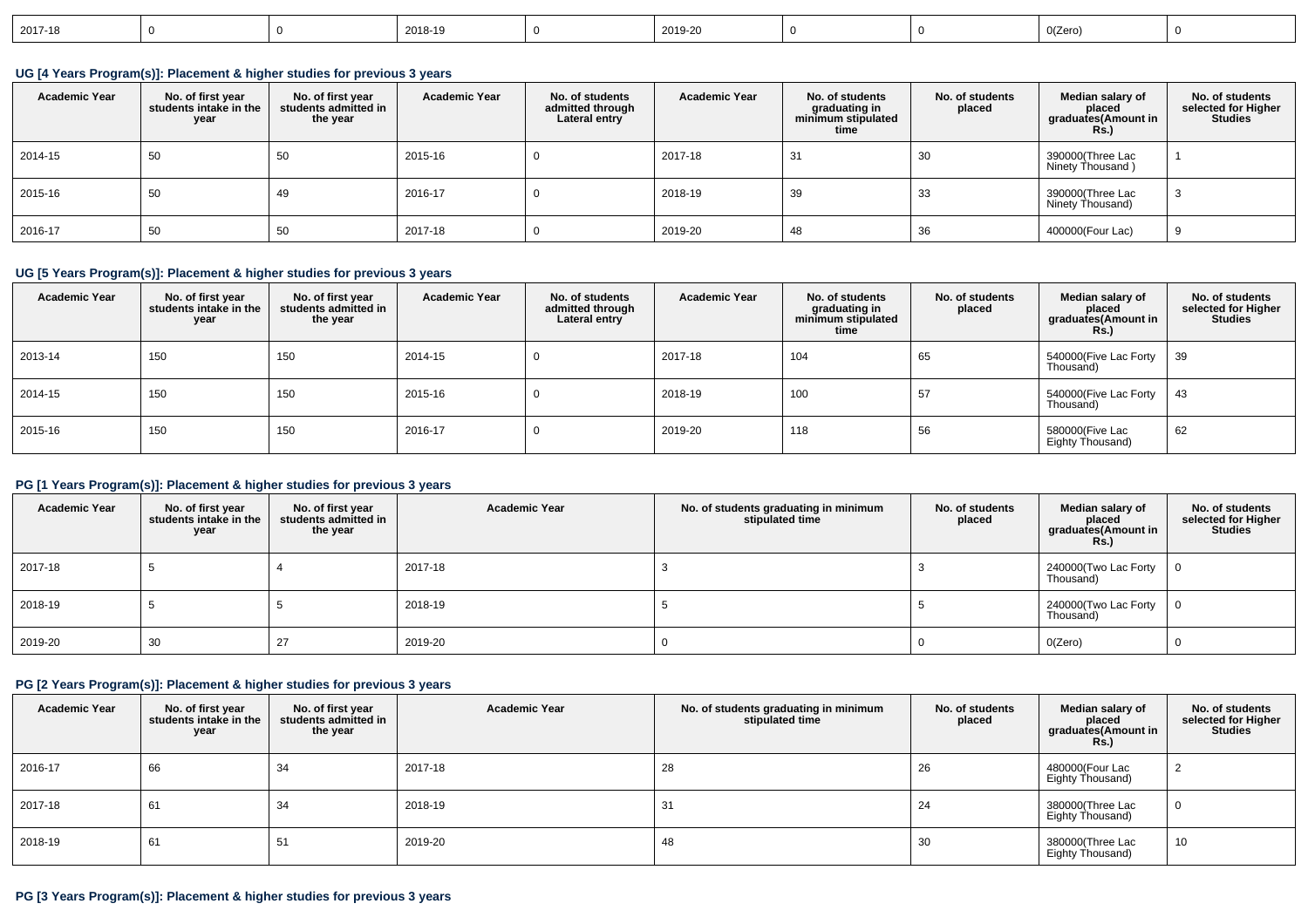| <b>Academic Year</b> | No. of first year<br>students intake in the<br>year | No. of first year<br>students admitted in<br>the year | <b>Academic Year</b> | No. of students<br>admitted through<br>Lateral entry | <b>Academic Year</b> | No. of students<br>graduating in<br>minimum stipulated<br>time | No. of students<br>placed | Median salary of<br>placed<br>graduates(Amount in<br><b>Rs.)</b> | No. of students<br>selected for Higher<br><b>Studies</b> |
|----------------------|-----------------------------------------------------|-------------------------------------------------------|----------------------|------------------------------------------------------|----------------------|----------------------------------------------------------------|---------------------------|------------------------------------------------------------------|----------------------------------------------------------|
| 2015-16              | 53                                                  |                                                       | 2016-17              |                                                      | 2017-18              | 36                                                             | 36                        | 900000(Nine Lac)                                                 |                                                          |
| 2016-17              | 53                                                  | 35                                                    | 2017-18              |                                                      | 2018-19              | 32                                                             |                           | 900000(Nine Lac)                                                 |                                                          |
| 2017-18              |                                                     | 44                                                    | 2018-19              |                                                      | 2019-20              | 35                                                             | -35                       | 900000(Nine Lac)                                                 |                                                          |

#### **Ph.D Student Details**

| Ph.D (Student pursuing doctoral program till 2019-20 Students admitted in the academic year 2020-21 should not be entered here.) |         |                                                            |         |  |  |  |  |
|----------------------------------------------------------------------------------------------------------------------------------|---------|------------------------------------------------------------|---------|--|--|--|--|
| <b>Total Students</b>                                                                                                            |         |                                                            |         |  |  |  |  |
| Full Time<br>35                                                                                                                  |         |                                                            |         |  |  |  |  |
| Part Time                                                                                                                        |         | 32                                                         |         |  |  |  |  |
|                                                                                                                                  |         | No. of Ph.D students graduated (including Integrated Ph.D) |         |  |  |  |  |
|                                                                                                                                  | 2019-20 | 2018-19                                                    | 2017-18 |  |  |  |  |
| Full Time                                                                                                                        |         |                                                            |         |  |  |  |  |
| Part Time                                                                                                                        |         | υ                                                          |         |  |  |  |  |

## **Online Education**

| 1. Does all programs/courses were completed on time.                                            |                                                                                       | No                                                                                                                                                                                                                                                                                                                                                                                                                                                                                                                                                                                                                                                                                                                                                                                                                                                                                                                                                                                                                                                                                                                                                                                                                                                                                                                                                                                                                                                                                                                                                                                                                                                                                                                                                                                                                                                                                                                                 |  |  |  |
|-------------------------------------------------------------------------------------------------|---------------------------------------------------------------------------------------|------------------------------------------------------------------------------------------------------------------------------------------------------------------------------------------------------------------------------------------------------------------------------------------------------------------------------------------------------------------------------------------------------------------------------------------------------------------------------------------------------------------------------------------------------------------------------------------------------------------------------------------------------------------------------------------------------------------------------------------------------------------------------------------------------------------------------------------------------------------------------------------------------------------------------------------------------------------------------------------------------------------------------------------------------------------------------------------------------------------------------------------------------------------------------------------------------------------------------------------------------------------------------------------------------------------------------------------------------------------------------------------------------------------------------------------------------------------------------------------------------------------------------------------------------------------------------------------------------------------------------------------------------------------------------------------------------------------------------------------------------------------------------------------------------------------------------------------------------------------------------------------------------------------------------------|--|--|--|
| 2. Measures taken to complete the syllabus of courses and programs.                             |                                                                                       | At the time of lockdown, syllabus for various programs were in different stages of completion. For those programs with incomplete<br>syllabus the following measures were taken:<br>1.Online classes were started from 23rd March 2020.<br>2. The University adopted the Microsoft Teams software to conduct lectures.<br>3. The Zoom platform was also used, though mainly for administrative meetings.<br>4. Faculty Orientation for setting up channels, scheduling classes, taking lectures, giving and receiving assignments etc in<br>Microsoft Teams, was conducted by the IT Team.<br>5. Assignments were given to students to assess their understanding.<br>6. Recordings of the lectures taken were available for students in the Teams App to be reviewed at will.<br>7. PPTs of the lectures were uploaded on the Learning Management System as per normal policy<br>8. Practical Classes were also conducted online where possible to support understanding of theory classes.<br>9. Viva Voce was conducted online during examinations.<br>10.Internal examinations were conducted to help students move to next semesters. These were proctored examinations.<br>11. Remedial classes were conducted online for students who needed additional help.<br>12. Feedback of student on Online Teaching was taken and their feedback was used to improve the teaching learning experience<br>of students wherever possible.<br>13. Guest Lectures and Webinars were conducted to give national and international exposure<br>14. All syllabus of all programs were completed before the examinations could be held as per instructions of UGC or National<br>Medical Commission. This caused the programs not to be completed on time.<br>15. MD and MS exams were conducted on time. MBBS exams were 4 months late. Other programs had delay of 5 month.<br>Maximum delay in an exam was 7 months for PG-DMLT program. |  |  |  |
| 3. The period of delay in completion of syllabus (in months).                                   |                                                                                       |                                                                                                                                                                                                                                                                                                                                                                                                                                                                                                                                                                                                                                                                                                                                                                                                                                                                                                                                                                                                                                                                                                                                                                                                                                                                                                                                                                                                                                                                                                                                                                                                                                                                                                                                                                                                                                                                                                                                    |  |  |  |
| 4. The period of delay in conducting exams (in months).                                         |                                                                                       |                                                                                                                                                                                                                                                                                                                                                                                                                                                                                                                                                                                                                                                                                                                                                                                                                                                                                                                                                                                                                                                                                                                                                                                                                                                                                                                                                                                                                                                                                                                                                                                                                                                                                                                                                                                                                                                                                                                                    |  |  |  |
| <b>Portal Name</b>                                                                              | No. of students offered online courses which have credit<br>transferred to transcript | Total no, of online courses which have credit transferred<br>Total no. of credits transferred to transcript<br>to the transcript                                                                                                                                                                                                                                                                                                                                                                                                                                                                                                                                                                                                                                                                                                                                                                                                                                                                                                                                                                                                                                                                                                                                                                                                                                                                                                                                                                                                                                                                                                                                                                                                                                                                                                                                                                                                   |  |  |  |
| Swayam                                                                                          |                                                                                       | $\Omega$                                                                                                                                                                                                                                                                                                                                                                                                                                                                                                                                                                                                                                                                                                                                                                                                                                                                                                                                                                                                                                                                                                                                                                                                                                                                                                                                                                                                                                                                                                                                                                                                                                                                                                                                                                                                                                                                                                                           |  |  |  |
| 5. No. of courses developed and available online on Swayam platform by your institution faculty |                                                                                       |                                                                                                                                                                                                                                                                                                                                                                                                                                                                                                                                                                                                                                                                                                                                                                                                                                                                                                                                                                                                                                                                                                                                                                                                                                                                                                                                                                                                                                                                                                                                                                                                                                                                                                                                                                                                                                                                                                                                    |  |  |  |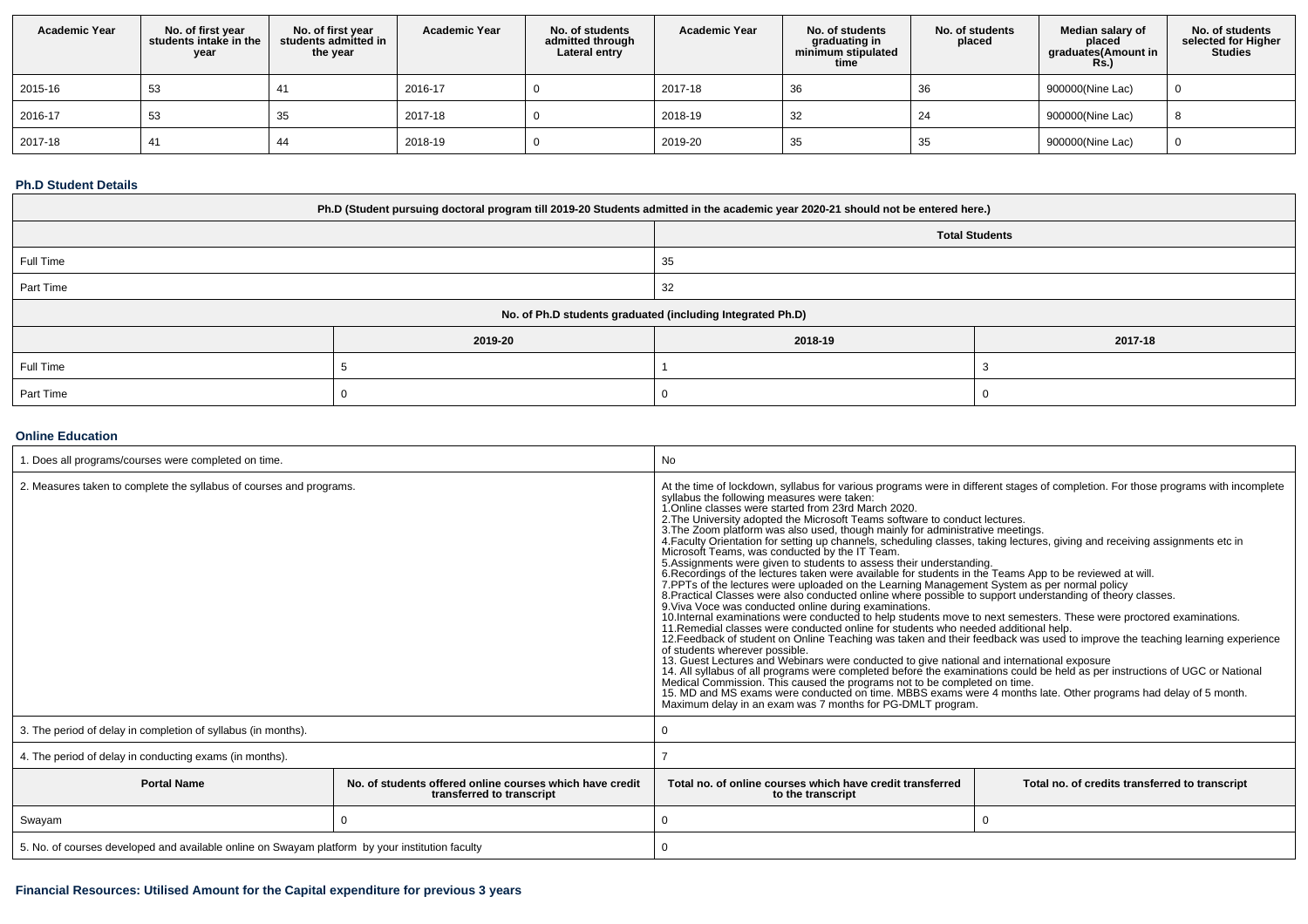| <b>Academic Year</b><br>2019-20                                                                 |                                                                                                | 2018-19                                                                                              | 2017-18                                                                            |  |
|-------------------------------------------------------------------------------------------------|------------------------------------------------------------------------------------------------|------------------------------------------------------------------------------------------------------|------------------------------------------------------------------------------------|--|
|                                                                                                 | <b>Utilised Amount</b>                                                                         | <b>Utilised Amount</b>                                                                               | <b>Utilised Amount</b>                                                             |  |
|                                                                                                 |                                                                                                | Annual Capital Expenditure on Academic Activities and Resources (excluding expenditure on buildings) |                                                                                    |  |
| Library                                                                                         | 5649605 (Fifty six lakh forty nine thousand six hundred five)                                  | 2585050 (Twenty Five Lac Eighty Five Thousand Fifty)                                                 | 8254882 (Eighty Two Lac Fifty Four Thousand Eighty Hundred<br>Eighty Two)          |  |
| New Equipment for Laboratories                                                                  | 195877749 (Nineteen crore fifty eight lakh seventy seven<br>thousand seven hundred forty nine) | 65617797 (Six crore fifty six lakh seventeen thousand seven<br>hundred ninety Seven)                 | 18312369 (One crore eighty three lakh twelve thousand three<br>hundred sixty nine) |  |
| <b>Engineering Workshops</b>                                                                    | 0 (Zero)                                                                                       | 0 (Zero)                                                                                             | 0 (Zero)                                                                           |  |
| Other expenditure on creation of Capital Assets (excluding<br>expenditure on Land and Building) | 9461472 (Ninety four lakh sixty one thousand four hundred<br>seventy two)                      | 20906658 (Two crore nine lakh six thousand six hundred fifty<br>eight)                               | 20076960 (Two core seventy six thousand nine hundred sixty)                        |  |

## **Financial Resources: Utilised Amount for the Operational expenditure for previous 3 years**

| <b>Academic Year</b>                                                                                                                                                                            | 2019-20                                                                                   | 2018-19                                                                                           | 2017-18                                                                                          |  |  |  |  |  |  |
|-------------------------------------------------------------------------------------------------------------------------------------------------------------------------------------------------|-------------------------------------------------------------------------------------------|---------------------------------------------------------------------------------------------------|--------------------------------------------------------------------------------------------------|--|--|--|--|--|--|
|                                                                                                                                                                                                 | <b>Utilised Amount</b>                                                                    | <b>Utilised Amount</b>                                                                            | <b>Utilised Amount</b>                                                                           |  |  |  |  |  |  |
| <b>Annual Operational Expenditure</b>                                                                                                                                                           |                                                                                           |                                                                                                   |                                                                                                  |  |  |  |  |  |  |
| Salaries (Teaching and Non Teaching staff)                                                                                                                                                      | 533636920 (Fifty three crore thirty six lakh thirty six thousand<br>nine hundred twenty)  | 474777138 (Forty seven crore forty seven lakh seventy seven<br>thousand one hundred thirty eight) | 438539334 (Forty three crore eighty five lakh thirty nine<br>thousand three hundred thirty four) |  |  |  |  |  |  |
| Maintenance of Academic Infrastructure or consumables and<br>other running expenditures (excluding maintenance of hostels<br>and allied services, rent of the building, depreciation cost, etc) | 647938909 (Sixty four crore seventy nine lakh thirty eight<br>thousand nine hundred nine) | 433739814 (Forty three crore thirty seven lakh thirty nine<br>thousand eight hundred fourteen)    | 394107783 (Thirty nine crore forty one lakh seven thousand<br>seven hundred eighty three)        |  |  |  |  |  |  |
| Seminars/Conferences/Workshops                                                                                                                                                                  | 7581798 (Seventy five lakh eighty one thousand seven<br>hundred ninety eight)             | 6634645 (Sixty six lakh thirty four thousand six hundred forty<br>five)                           | 3698456 (Thirty six lakh ninety eight thousand four hundred<br>fifty six)                        |  |  |  |  |  |  |

**IPR**

| Calendar year            | 2019 | 2018 | 2017 |
|--------------------------|------|------|------|
| No. of Patents Published |      |      |      |
| No. of Patents Granted   |      |      |      |

## **Sponsored Research Details**

| <b>Financial Year</b>                    | 2019-20                                                 | 2018-19                       | 2017-18                                                         |
|------------------------------------------|---------------------------------------------------------|-------------------------------|-----------------------------------------------------------------|
| Total no. of Sponsored Projects          |                                                         |                               |                                                                 |
| Total no. of Funding Agencies            |                                                         |                               |                                                                 |
| Total Amount Received (Amount in Rupees) | 8344904                                                 | 5130000                       | 3127195                                                         |
| Amount Received in Words                 | Eighty Three Lacs Forty Four Thousand Nine Hundred Four | Fifty One Lac Thirty Thousand | Thirty One Lac Twenty Seven Thousand One Hundred Ninety<br>Five |

## **Consultancy Project Details**

| <b>Financial Year</b>             | 2019-20 | 2018-19 | 2017-18 |  |  |
|-----------------------------------|---------|---------|---------|--|--|
| Total no. of Consultancy Projects | 1839    | 2628    | 614     |  |  |
| Total no. of Client Organizations |         | ᅩ       |         |  |  |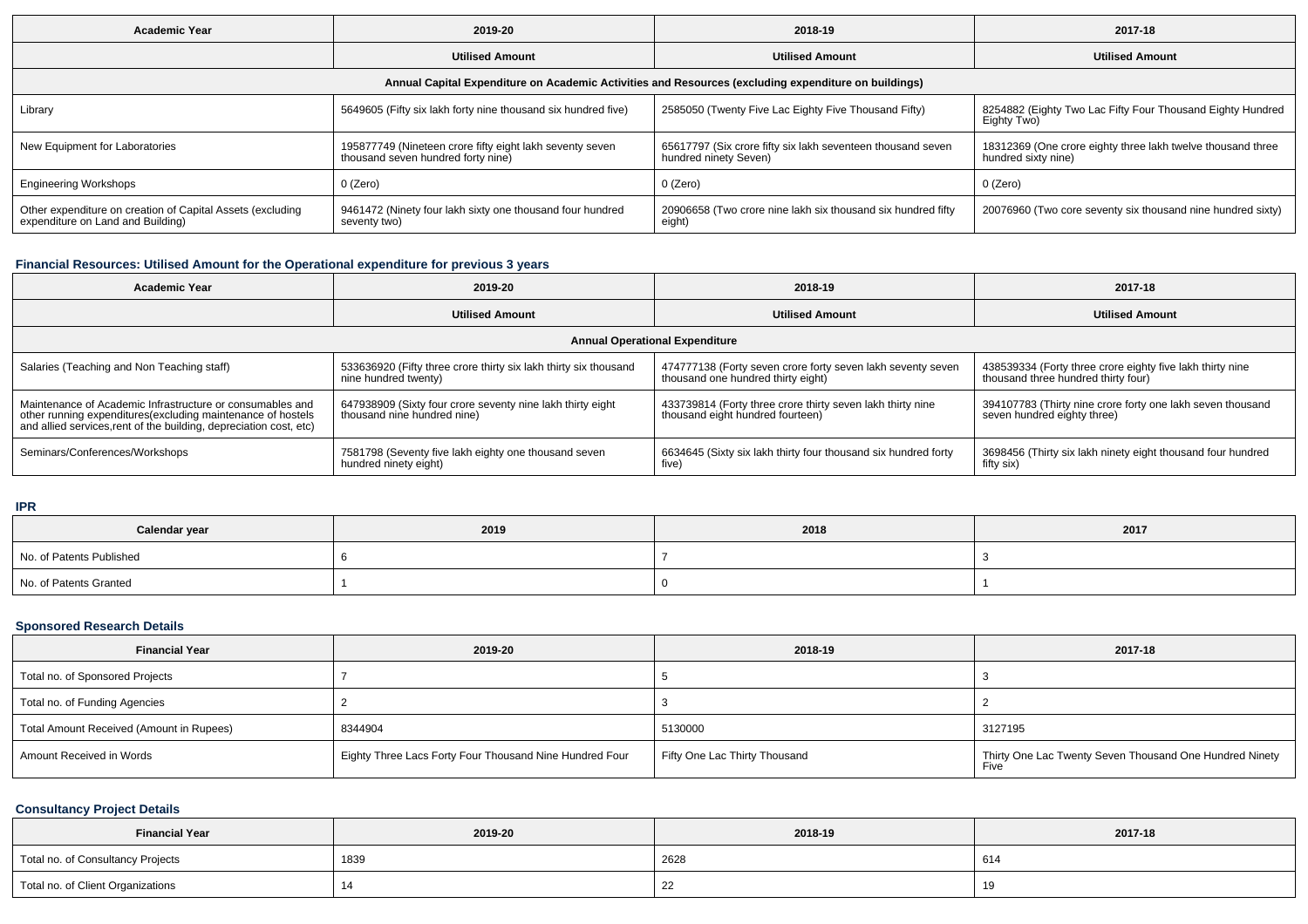| Total Amount Received (Amount in Rupees) | 15288620                                                  | 25328699                                            | 14292862                                                  |  |  |
|------------------------------------------|-----------------------------------------------------------|-----------------------------------------------------|-----------------------------------------------------------|--|--|
| Amount Received in Words                 | One Crore Fifty Two Lac Eighty Eight Thousand Six Hundred | Two Crore Fifty Three Lac Twenty Eight Thousand Six | One Crore Forty Two Lac Ninety Two Thousand Eight Hundred |  |  |
|                                          | Twenty                                                    | <b>Hundred Ninty Nine</b>                           | Sixty Two                                                 |  |  |

#### **Executive Development Program/Management Development Programs**

| <b>Financial Year</b>                                                             | 2019-20                       | 2018-19 | 2017-18                |
|-----------------------------------------------------------------------------------|-------------------------------|---------|------------------------|
| Total no. of Executive Development Programs/ Management<br>Development Programs   | 10                            |         |                        |
| Total no. of Participants                                                         |                               |         |                        |
| Total Annual Earnings (Amount in Rupees)(Excluding Lodging<br>& Boarding Charges) | 698000                        |         | 20000                  |
| Total Annual Earnings in Words                                                    | Six Lac Ninety Eight Thousand | Zero    | <b>Twenty Thousand</b> |

# **PCS Facilities: Facilities of physically challenged students**

| 1. Do your institution buildings have Lifts/Ramps?                                                                                                         | Yes, more than 80% of the buildings |
|------------------------------------------------------------------------------------------------------------------------------------------------------------|-------------------------------------|
| 2. Do your institution have provision for walking aids, including wheelchairs and transportation from one building to another for<br>handicapped students? | Yes                                 |
| 3. Do your institution buildings have specially designed toilets for handicapped students?                                                                 | Yes, more than 80% of the buildings |

#### **Accreditation**

## **NBA Accreditation**

| alid NBA Accreditation | <b>NO</b> |
|------------------------|-----------|
| . Insiiline nave a l   | $\sim$    |
| .                      |           |

#### **NAAC Accreditation**

| 1. Does your institute have a valid NAAC Accreditation? |            | <b>YES</b> |             |  |  |
|---------------------------------------------------------|------------|------------|-------------|--|--|
| Valid from                                              |            | Valid upto | <b>CGPA</b> |  |  |
| 30-10-2017                                              | 29-10-2022 |            | 3.20        |  |  |
| 21-04-2012                                              | 17-04-2017 |            | 3.09        |  |  |

## **Faculty Details**

| Srno           | Name                     | Age | Designation            | Gender | Qualification | <b>Experience (In</b><br>Months) | <b>Is Associated</b><br><b>Last Year</b> | Currently<br>working with<br>institution? | <b>Joining Date</b> | <b>Leaving Date</b> | <b>Association type</b> |
|----------------|--------------------------|-----|------------------------|--------|---------------|----------------------------------|------------------------------------------|-------------------------------------------|---------------------|---------------------|-------------------------|
|                | Dr Pravin Ghule          | 36  | Assistant<br>Professor | Male   | DM(Medicine)  | 124                              | Yes                                      | Yes                                       | 01-04-2016          | $\sim$              | Regular                 |
| $\overline{2}$ | Dr Swapnil K<br>Chendake | 31  | Assistant<br>Professor | Male   | MDS           | 42                               | No                                       | Yes                                       | 01-02-2017          | $\sim$              | Regular                 |
| 3              | Dr Abhay D<br>Chougale   | 54  | Professor              | Male   | M.S           | 362                              | Yes                                      | No                                        | 01-10-1993          | 23-05-2020          | Regular                 |
| 4              | Dr Abhay R Shirke        | 65  | Associate<br>Professor | Male   | M.S           | 256                              | Yes                                      | Yes                                       | 15-11-2007          | $\sim$              | Regular                 |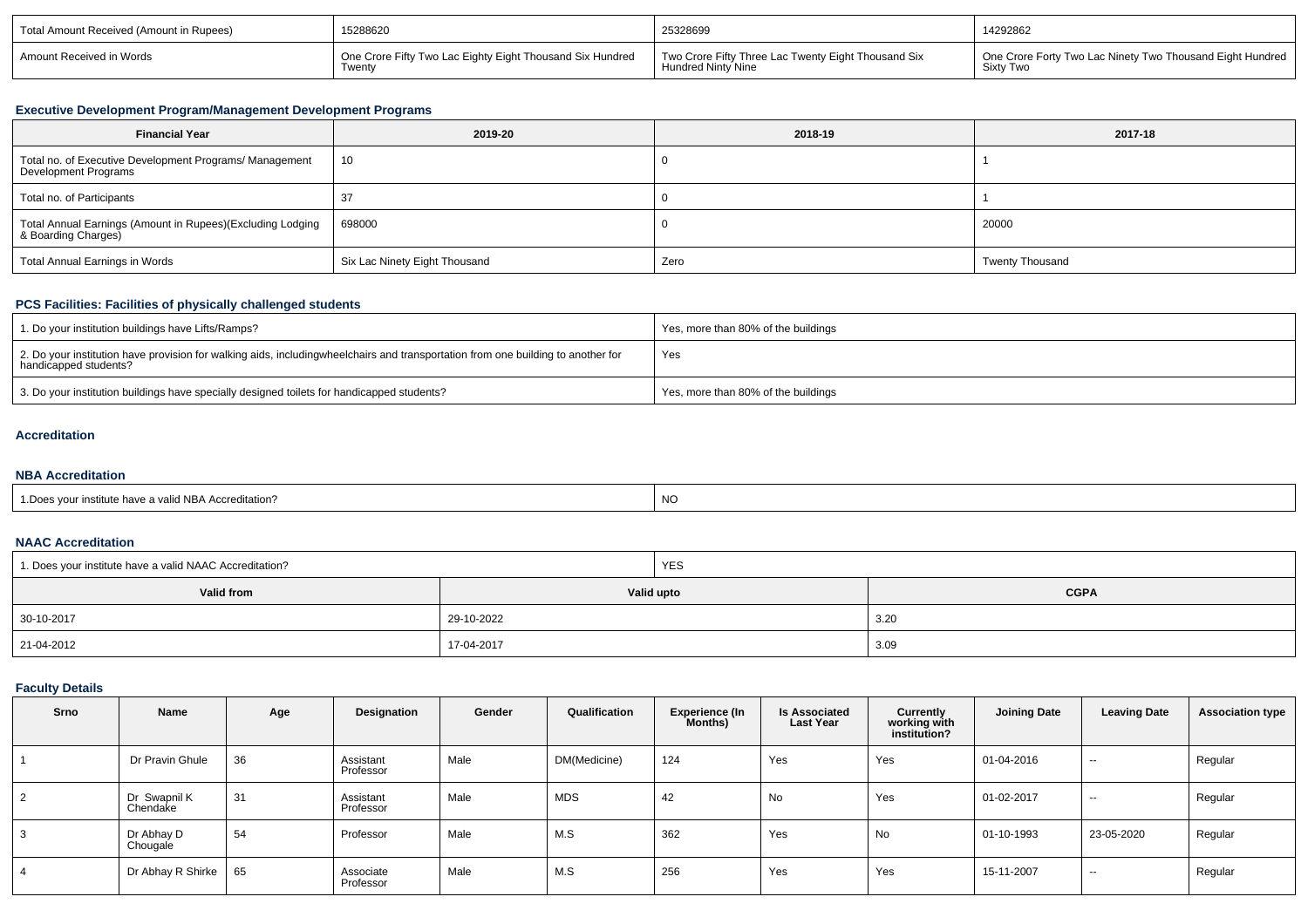| 5              | Dr Abhaydeep<br>Arage                | 59 | Assistant<br>Professor | Male   | M.D          | 111 | Yes | Yes | 15-04-2014 | $\overline{\phantom{a}}$ | Regular  |
|----------------|--------------------------------------|----|------------------------|--------|--------------|-----|-----|-----|------------|--------------------------|----------|
| 6              | Dr Abhijeet K<br>Korane <sup>®</sup> | 40 | Assistant<br>Professor | Male   | M.D          | 106 | Yes | Yes | 01-06-2015 | $\overline{\phantom{a}}$ | Regular  |
| $\overline{7}$ | Dr Abhijit Ganpule                   | 42 | Assistant<br>Professor | Male   | <b>DM</b>    | 51  | Yes | Yes | 01-04-2016 | $\overline{\phantom{a}}$ | Regular  |
| 8              | Dr Abhijit V Khade                   | 37 | Assistant<br>Professor | Male   | <b>DNB</b>   | 12  | Yes | Yes | 26-07-2019 | $\overline{\phantom{a}}$ | Regular  |
| 9              | Dr Abhinandan M<br>Kadiyal           | 37 | Assistant<br>Professor | Male   | <b>DNB</b>   | 120 | Yes | Yes | 01-01-2016 | $\overline{\phantom{a}}$ | Regular  |
| 10             | Dr Ajit B Joshi                      | 59 | Assistant<br>Professor | Male   | M.D          | 143 | Yes | Yes | 20-02-1991 | $\overline{\phantom{a}}$ | Regular  |
| 11             | Dr Amol U<br>Gowaikar                | 43 | Assistant<br>Professor | Male   | <b>DNB</b>   | 107 | Yes | Yes | 01-06-2015 | $\overline{\phantom{a}}$ | Regular  |
| 12             | Dr Aneesh Amte                       | 47 | Assistant<br>Professor | Male   | DM(Medicine) | 166 | Yes | No  | 01-10-2012 | 11-09-2019               | Regular  |
| 13             | Dr Anil B Kurane                     | 57 | Professor              | Male   | M.D          | 357 | Yes | Yes | 01-10-1993 | $\overline{\phantom{a}}$ | Regular  |
| 14             | Dr Anil Magdum                       | 45 | Other                  | Male   | <b>DNB</b>   | 36  | Yes | Yes | 01-10-2018 | $\overline{\phantom{a}}$ | Visiting |
| 15             | Dr Anjali V Wagh                     | 54 | Professor              | Female | M.D          | 361 | Yes | Yes | 23-07-1992 | $\overline{\phantom{a}}$ | Regular  |
| 16             | Dr Arati Jadhav                      | 42 | Assistant<br>Professor | Female | M.D          | 101 | Yes | Yes | 05-12-2014 | $\overline{\phantom{a}}$ | Regular  |
| 17             | Dr Archita R Patil                   | 41 | Associate<br>Professor | Female | <b>DNB</b>   | 213 | Yes | Yes | 05-07-2005 | $\overline{\phantom{a}}$ | Regular  |
| 18             | Dr Arjun R Adnaik                    | 44 | Assistant<br>Professor | Male   | DM(Medicine) | 190 | Yes | No  | 01-10-2010 | 01-09-2019               | Regular  |
| 19             | Dr Arun S<br>Karmalkar               | 51 | Associate<br>Professor | Male   | M.S          | 211 | Yes | Yes | 01-01-2003 | $\sim$                   | Regular  |
| 20             | Dr Arvind A<br>Kulkarni              | 68 | Professor              | Male   | M.S          | 383 | Yes | Yes | 01-08-1991 | $\overline{\phantom{a}}$ | Regular  |
| 21             | Dr Ashok A<br>Chougule               | 57 | Assistant<br>Professor | Male   | M.D          | 162 | Yes | Yes | 01-02-2010 | $\overline{\phantom{a}}$ | Regular  |
| 22             | Dr Ashutosh B<br>Potdar              | 37 | Associate<br>Professor | Male   | M.D          | 132 | Yes | Yes | 05-08-2017 | $\overline{\phantom{a}}$ | Regular  |
| 23             | Dr Asmita S<br>Kulkarni              | 56 | Assistant<br>Professor | Female | M.D          | 61  | Yes | No  | 15-06-2015 | 04-07-2018               | Regular  |
| 24             | Dr Balasaheb C<br>Patil              | 45 | Professor              | Male   | M.S          | 243 | Yes | Yes | 01-01-2004 | $\sim$                   | Regular  |
| 25             | Dr Basagauda R<br>Patil              | 51 | Professor              | Male   | <b>MDS</b>   | 298 | Yes | Yes | 01-01-2014 | $\overline{\phantom{a}}$ | Regular  |
| 26             | Dr Bawdekar<br>Rashmi                | 33 | Assistant<br>Professor | Female | M.D          | 96  | Yes | Yes | 17-06-2019 | $\overline{\phantom{a}}$ | Regular  |
| 27             | Dr Bipin M Tiwale                    | 55 | Professor              | Male   | Ph.D         | 370 | Yes | Yes | 05-02-1992 | $\overline{\phantom{a}}$ | Regular  |
| 28             | Dr Buddhiraj S<br>Patil              | 58 | Assistant<br>Professor | Male   | M.D          | 98  | Yes | Yes | 01-06-2015 | ۰.                       | Regular  |
| 29             | Dr Chintamani<br>Khare               | 42 | Assistant<br>Professor | Male   | M.S          | 12  | Yes | Yes | 22-07-2019 | $\overline{\phantom{a}}$ | Regular  |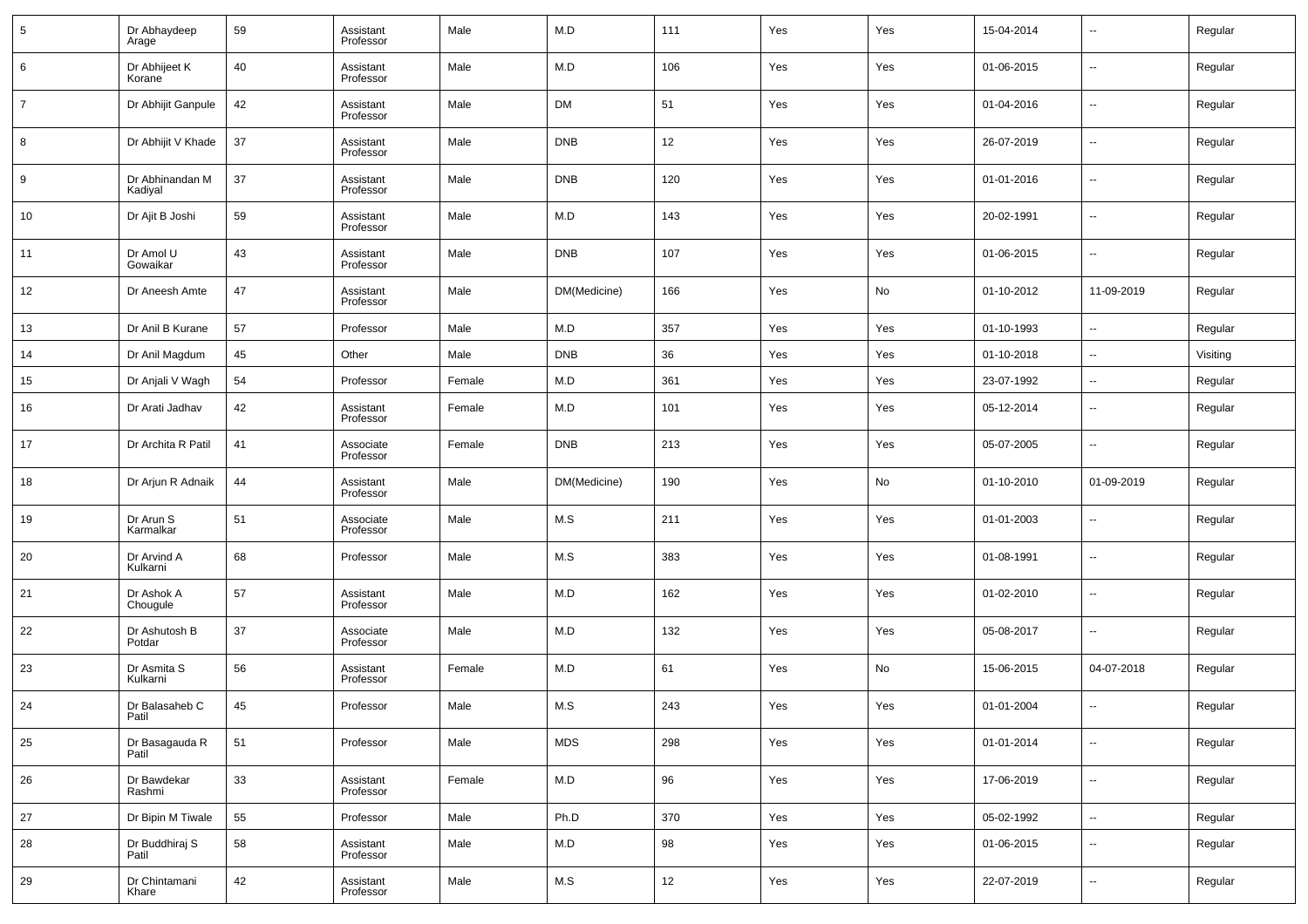| 30 | Dr Chougule<br>Soneshkumar          | 36 | Assistant<br>Professor | Male   | M.D | 6   | Yes | No  | 01-01-2020 | 01-08-2020               | Regular |
|----|-------------------------------------|----|------------------------|--------|-----|-----|-----|-----|------------|--------------------------|---------|
| 31 | Dr Deelip C Shah                    | 67 | Assistant<br>Professor | Male   | M.D | 143 | Yes | Yes | 01-01-2011 | $\ddotsc$                | Regular |
| 32 | Dr Deepak W<br>Deshkar              | 60 | Assistant<br>Professor | Male   | M.D | 371 | Yes | No  | 16-08-1989 | 30-11-2019               | Regular |
| 33 | Dr Devavrat G<br>Harshe             | 34 | Assistant<br>Professor | Male   | M.D | 70  | Yes | Yes | 01-06-2015 | $\overline{\phantom{a}}$ | Regular |
| 34 | Dr Devyani A<br>Kulkarni            | 57 | Assistant<br>Professor | Female | M.D | 102 | Yes | Yes | 15-11-2013 | ۰.                       | Regular |
| 35 | Dr Dnyanda<br>Kokode                | 30 | Assistant<br>Professor | Male   | M.D | 17  | Yes | No  | 20-02-2019 | 01-06-2019               | Regular |
| 36 | Dr Godbole<br>Rajendra              | 64 | Associate<br>Professor | Male   | M.D | 287 | Yes | Yes | 08-06-2019 | $\overline{\phantom{a}}$ | Regular |
| 37 | Dr Gurudas R<br>Harse               | 65 | Professor              | Male   | M.D | 309 | Yes | Yes | 01-11-1996 | $\ddotsc$                | Regular |
| 38 | Dr Hemant P<br>Bharti               | 49 | Assistant<br>Professor | Male   | M.D | 162 | Yes | Yes | 01-02-2010 | ۰.                       | Regular |
| 39 | Dr Hrishiketh A<br>Joshi            | 43 | Assistant<br>Professor | Male   | M.S | 112 | Yes | Yes | 21-01-2015 | $\ddotsc$                | Regular |
| 40 | Dr Illur Vikas                      | 35 | Assistant<br>Professor | Male   | M.S | 12  | Yes | No  | 26-07-2019 | 31-08-2020               | Regular |
| 41 | Dr Ismail<br>Jainulamedin<br>Namaji | 75 | Other                  | Male   | M.D | 174 | Yes | Yes | 01-01-2006 | $\overline{\phantom{a}}$ | Regular |
| 42 | Dr Jagannath S<br>Shete             | 35 | Assistant<br>Professor | Male   | M.D | 103 | Yes | Yes | 01-06-2016 | $\overline{\phantom{a}}$ | Regular |
| 43 | Dr Jarinabanu<br>Tahashildar        | 56 | Assistant<br>Professor | Female | M.D | 92  | Yes | Yes | 09-12-2015 | ۰.                       | Regular |
| 44 | Dr Jeetendra K<br>Patil             | 49 | Associate<br>Professor | Male   | M.D | 289 | Yes | Yes | 01-12-2000 | $\overline{\phantom{a}}$ | Regular |
| 45 | Dr Jeevankumar U<br>Yadav           | 45 | Professor              | Male   | M.D | 266 | Yes | Yes | 05-10-2013 | $\overline{\phantom{a}}$ | Regular |
| 46 | Dr Kunal A Patil                    | 35 | Assistant<br>Professor | Male   | M.D | 104 | Yes | Yes | 28-11-2016 | $\overline{\phantom{a}}$ | Regular |
| 47 | Dr Kunal<br>Tahashildar             | 35 | Assistant<br>Professor | Male   | M.D | 61  | Yes | Yes | 05-09-2018 | $\overline{\phantom{a}}$ | Regular |
| 48 | Dr Mahadeo R<br>Patil               | 44 | Assistant<br>Professor | Male   | M.S | 178 | Yes | Yes | 01-09-2009 |                          | Regular |
| 49 | Dr Mane<br>Rushikesh                | 34 | Assistant<br>Professor | Male   | M.D | 14  | Yes | No  | 20-05-2019 | 31-08-2019               | Regular |
| 50 | Dr Manish Khanna                    | 50 | Other                  | Male   | M.S | 13  | Yes | Yes | 01-05-2019 | $\overline{\phantom{a}}$ | Regular |
| 51 | Dr Mansingrao N<br>Ghatage          | 58 | Professor              | Male   | M.S | 329 | Yes | Yes | 01-09-1996 | $\sim$                   | Regular |
| 52 | Dr Mayuresh M<br>Deshpande          | 37 | Assistant<br>Professor | Male   | M.S | 31  | Yes | No  | 01-06-2015 | 30-11-2018               | Regular |
| 53 | Dr Milind M Sabnis                  | 58 | Professor              | Male   | M.S | 259 | Yes | Yes | 03-02-1993 | $\overline{\phantom{a}}$ | Regular |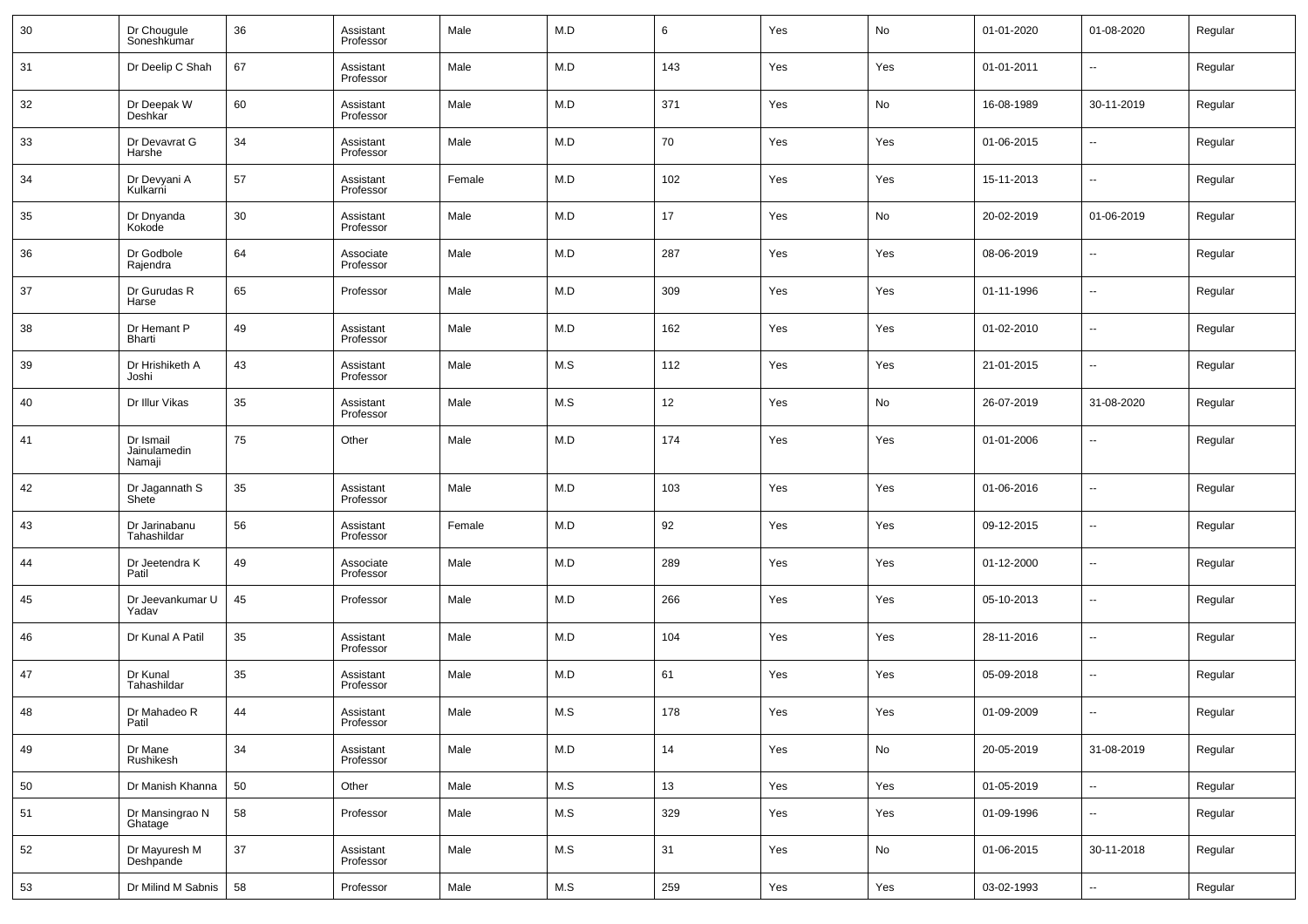| 54 | Dr Mohan A Patil                  | 61 | Professor              | Male   | M.D         | 289    | Yes                          | Yes | 01-11-2010 | --                       | Regular |
|----|-----------------------------------|----|------------------------|--------|-------------|--------|------------------------------|-----|------------|--------------------------|---------|
| 55 | Dr Mohan P<br>Potdar              | 67 | Professor              | Male   | M.D         | 105    | Yes                          | Yes | 03-02-1991 | $\overline{\phantom{a}}$ | Regular |
| 56 | Dr Monnaih<br>Pradhan             | 35 | Assistant<br>Professor | Male   | M.D         | 80     | Yes                          | Yes | 20-05-2019 | ۰.                       | Regular |
| 57 | Dr Mr S M<br>Shhadakshri          | 43 | Associate<br>Professor | Male   | M.S         | 120    | Yes                          | Yes | 23-04-2018 | ۰.                       | Regular |
| 58 | Dr Mr Aniket P<br>Patil           | 36 | Assistant<br>Professor | Male   | M.S         | 81     | Yes                          | Yes | 01-07-2018 | ۰.                       | Regular |
| 59 | Dr Mr Aniket Patil                | 26 | Assistant<br>Professor | Male   | M.S         | 72     | Yes                          | No  | 23-04-2018 | 09-12-2019               | Regular |
| 60 | Dr Mr Mahadev<br>Mane             | 46 | Professor              | Male   | M.D         | 251    | Yes                          | Yes | 01-07-2018 | $\overline{\phantom{a}}$ | Regular |
| 61 | Dr Mrs Akshata<br>Mirajkar        | 32 | Assistant<br>Professor | Female | M.D         | 23     | Yes                          | No  | 21-08-2018 | 06-03-2019               | Regular |
| 62 | Dr Mrs Amruta N<br>Kumbhar        | 36 | Assistant<br>Professor | Female | M.D         | 96     | Yes                          | Yes | 12-03-2015 | $\overline{\phantom{a}}$ | Regular |
| 63 | Dr Mrs Anita R<br>Gune            | 52 | Associate<br>Professor | Female | M.S         | 173    | Yes                          | Yes | 06-02-2006 | ۰.                       | Regular |
| 64 | Dr Mrs Anjana A<br>Mohite         | 52 | Associate<br>Professor | Female | M.S         | 308    | $\operatorname{\mathsf{No}}$ | Yes | 25-11-1994 | ۰.                       | Regular |
| 65 | Dr Mrs Anupama<br>D Sahastrabudhe | 52 | Associate<br>Professor | Female | M.D         | 247    | Yes                          | Yes | 14-11-2002 | ۰.                       | Regular |
| 66 | Dr Mrs Archana G<br>Dhavanshankh  | 45 | Professor              | Female | M.D         | 232    | Yes                          | Yes | 07-04-2000 | ۰.                       | Regular |
| 67 | Dr Mrs Archana P<br>Shinde        | 43 | Assistant<br>Professor | Female | M.D         | 173    | Yes                          | Yes | 15-03-2010 | ۰.                       | Regular |
| 68 | Dr Mrs Archana<br>Patil           | 36 | Assistant<br>Professor | Female | M.D         | 98     | Yes                          | Yes | 01-06-2016 | ۰.                       | Regular |
| 69 | Dr Mrs Ashalata D<br>Patil        | 54 | Professor              | Female | M.S         | 371    | Yes                          | Yes | 01-07-1989 | ۰.                       | Regular |
| 70 | Dr Mrs Indira A<br>Kurane         | 56 | Assistant<br>Professor | Female | M.D         | 172    | Yes                          | Yes | 17-02-2006 | ۰.                       | Regular |
| 71 | Dr Mrs Kalpana R<br>Kulkarni      | 59 | Professor              | Female | <b>DNB</b>  | 366    | Yes                          | Yes | 01-04-2002 | ۰.                       | Regular |
| 72 | Dr Mrs Meeta A<br>Burande         | 45 | Professor              | Female | M.D         | 233    | Yes                          | No  | 17-06-2006 | 01-12-2019               | Regular |
| 73 | Dr Mrs Naqiya N<br>Bellary        | 30 | Assistant<br>Professor | Female | M.S         | $77\,$ | No                           | No  | 15-02-2017 | 01-12-2019               | Regular |
| 74 | Dr Mrs Nivedita B<br>Patil        | 44 | Professor              | Female | ${\sf M.D}$ | 243    | Yes                          | Yes | 15-07-2003 | ۰.                       | Regular |
| 75 | Dr Mrs Padmaja R<br>Desai         | 47 | Professor              | Female | ${\sf M.D}$ | 210    | Yes                          | Yes | 02-01-1999 | ۰.                       | Regular |
| 76 | Dr Mrs Pallavi A<br>Potdar        | 37 | Associate<br>Professor | Female | ${\sf M.D}$ | 136    | No                           | Yes | 05-08-2017 | ۰.                       | Regular |
| 77 | Dr Mrs Rajashri S<br>Mane         | 52 | Professor              | Female | M.S         | 338    | Yes                          | Yes | 13-09-1995 | $\overline{\phantom{a}}$ | Regular |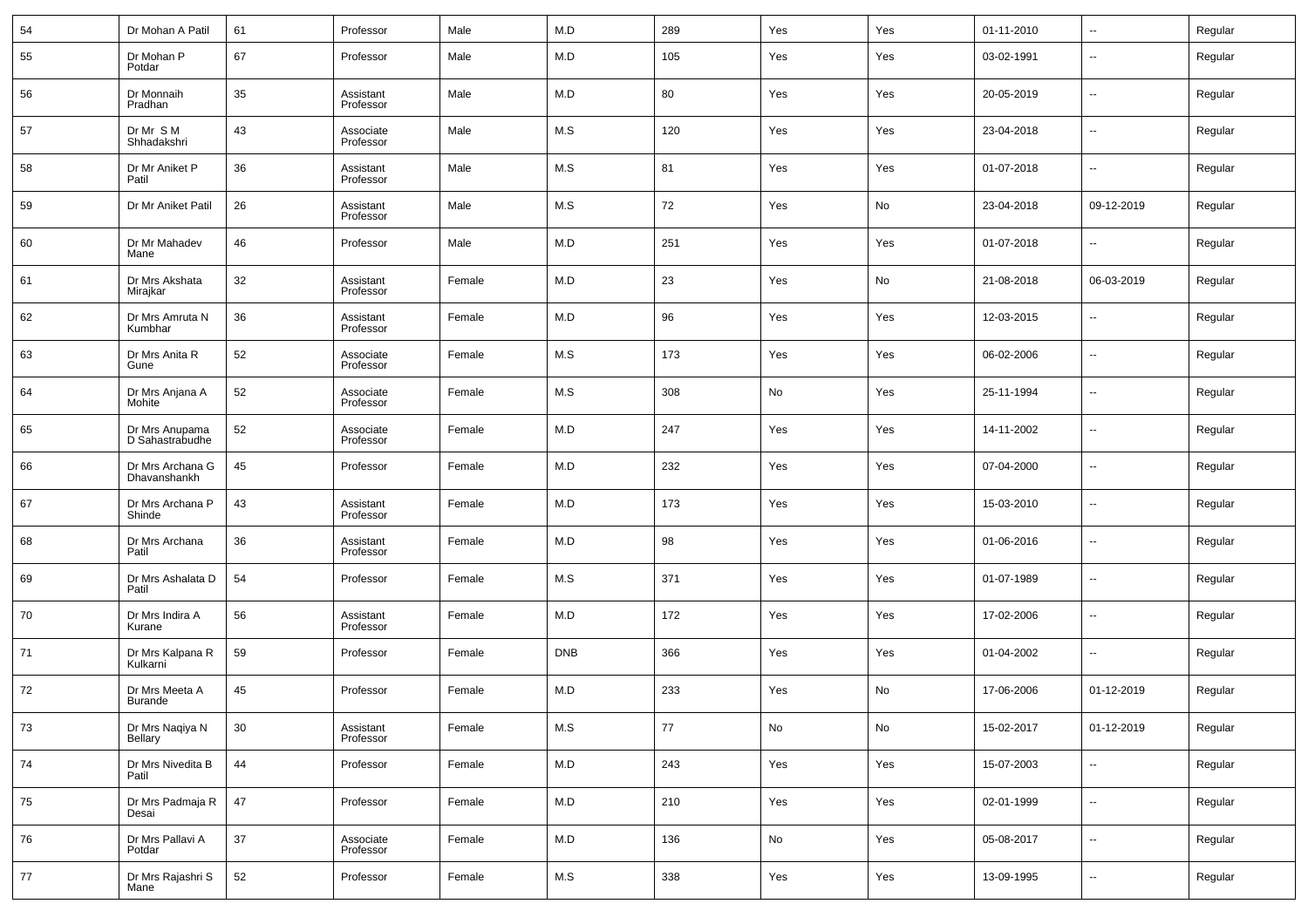| 78  | Dr Mrs Rashmi V<br>Chavan        | 47 | Associate<br>Professor | Female | M.D   | 280 | Yes | Yes | 08-09-1999 | $\sim$                   | Regular |
|-----|----------------------------------|----|------------------------|--------|-------|-----|-----|-----|------------|--------------------------|---------|
| 79  | Dr Mrs Roma A<br>Chougale        | 54 | Professor              | Female | M.D   | 336 | Yes | Yes | 24-01-1994 | $\overline{\phantom{a}}$ | Regular |
| 80  | Dr Mrs Seema S<br>More           | 59 | Professor              | Female | M.D   | 419 | Yes | Yes | 01-12-1990 | $\overline{\phantom{a}}$ | Regular |
| 81  | Dr Mrs Sheetal K<br>Desai        | 53 | Assistant<br>Professor | Male   | M.D   | 146 | Yes | Yes | 01-12-2011 | $\overline{\phantom{a}}$ | Regular |
| 82  | Dr Mrs Suchita<br>Deshmukh       | 35 | Assistant<br>Professor | Female | M.D   | 84  | Yes | Yes | 05-07-2018 | ш.                       | Regular |
| 83  | Dr Mrs Sunita B<br>Patil         | 39 | Associate<br>Professor | Female | M.D   | 132 | Yes | Yes | 03-07-2017 | $\overline{\phantom{a}}$ | Regular |
| 84  | Dr Mrs Sunita M<br>Tiwale        | 56 | Associate<br>Professor | Female | M.D   | 175 | Yes | Yes | 28-12-2005 | $\overline{\phantom{a}}$ | Regular |
| 85  | Dr Mrs Sunita S<br>Patil         | 52 | Associate<br>Professor | Female | M.D   | 285 | Yes | Yes | 02-01-1999 | $\overline{\phantom{a}}$ | Regular |
| 86  | Dr Mrs Sunita S<br>Patil         | 51 | Associate<br>Professor | Female | M.D   | 306 | Yes | Yes | 07-08-1994 | $\overline{\phantom{a}}$ | Regular |
| 87  | Dr Mrs Vaishali S<br>Patil       | 40 | Professor              | Female | Ph.D  | 187 | Yes | Yes | 17-05-2006 | $\overline{\phantom{a}}$ | Regular |
| 88  | Dr Mrs Vasudha R<br>Nikam        | 53 | Professor              | Female | M.S   | 336 | Yes | Yes | 23-07-1992 | $\overline{\phantom{a}}$ | Regular |
| 89  | Dr Mrs<br>Vasundhara P<br>Varute | 52 | Assistant<br>Professor | Female | M.S   | 173 | Yes | Yes | 01-03-2009 | --                       | Regular |
| 90  | Dr Mrs Zeenat N<br>Patavegar     | 60 | Assistant<br>Professor | Female | M.D   | 31  | Yes | No  | 02-12-2017 | 01-12-2018               | Regular |
| 91  | Dr Namdeo D<br>Bhosale           | 70 | Professor              | Male   | M.S   | 258 | Yes | No  | 01-01-1999 | 15-12-2018               | Regular |
| 92  | Dr Neelima Shah                  | 53 | Associate<br>Professor | Female | M.D   | 193 | Yes | Yes | 05-10-2009 | --                       | Regular |
| 93  | Dr Nikhil P<br>Chougule          | 41 | Associate<br>Professor | Male   | M.D   | 157 | Yes | Yes | 10-06-2010 | ш.                       | Regular |
| 94  | Dr Niranjan B Patil              | 52 | Professor              | Male   | M.D   | 279 | Yes | Yes | 01-12-2000 | н.                       | Regular |
| 95  | Dr Nitin D<br>Wadhwani           | 53 | Professor              | Male   | M.D   | 314 | Yes | Yes | 15-04-2005 | --                       | Regular |
| 96  | Dr Pradip S Patil                | 59 | Professor              | Male   | M.D   | 227 | Yes | Yes | 16-03-2016 | --                       | Regular |
| 97  | Dr Pradipkumar B<br>Patil        | 46 | Associate<br>Professor | Male   | M.S   | 240 | Yes | Yes | 01-12-2003 | $\sim$                   | Regular |
| 98  | Dr Prakash G<br>Kulkarni         | 64 | Professor              | Male   | $M.S$ | 286 | Yes | Yes | 23-03-1999 | $\overline{\phantom{a}}$ | Regular |
| 99  | Dr Prashant<br>Dhanpal Shaha     | 53 | Assistant<br>Professor | Male   | M.D   | 6   | Yes | Yes | 01-01-2020 | $\overline{\phantom{a}}$ | Regular |
| 100 | Dr Pratap A<br>Varute            | 52 | Assistant<br>Professor | Male   | $M.S$ | 167 | Yes | Yes | 01-09-2009 | $\sim$                   | Regular |
| 101 | Dr Pratapsingh<br>Rathod         | 31 | Assistant<br>Professor | Male   | M.D   | 72  | Yes | Yes | 31-08-2017 | $\overline{\phantom{a}}$ | Regular |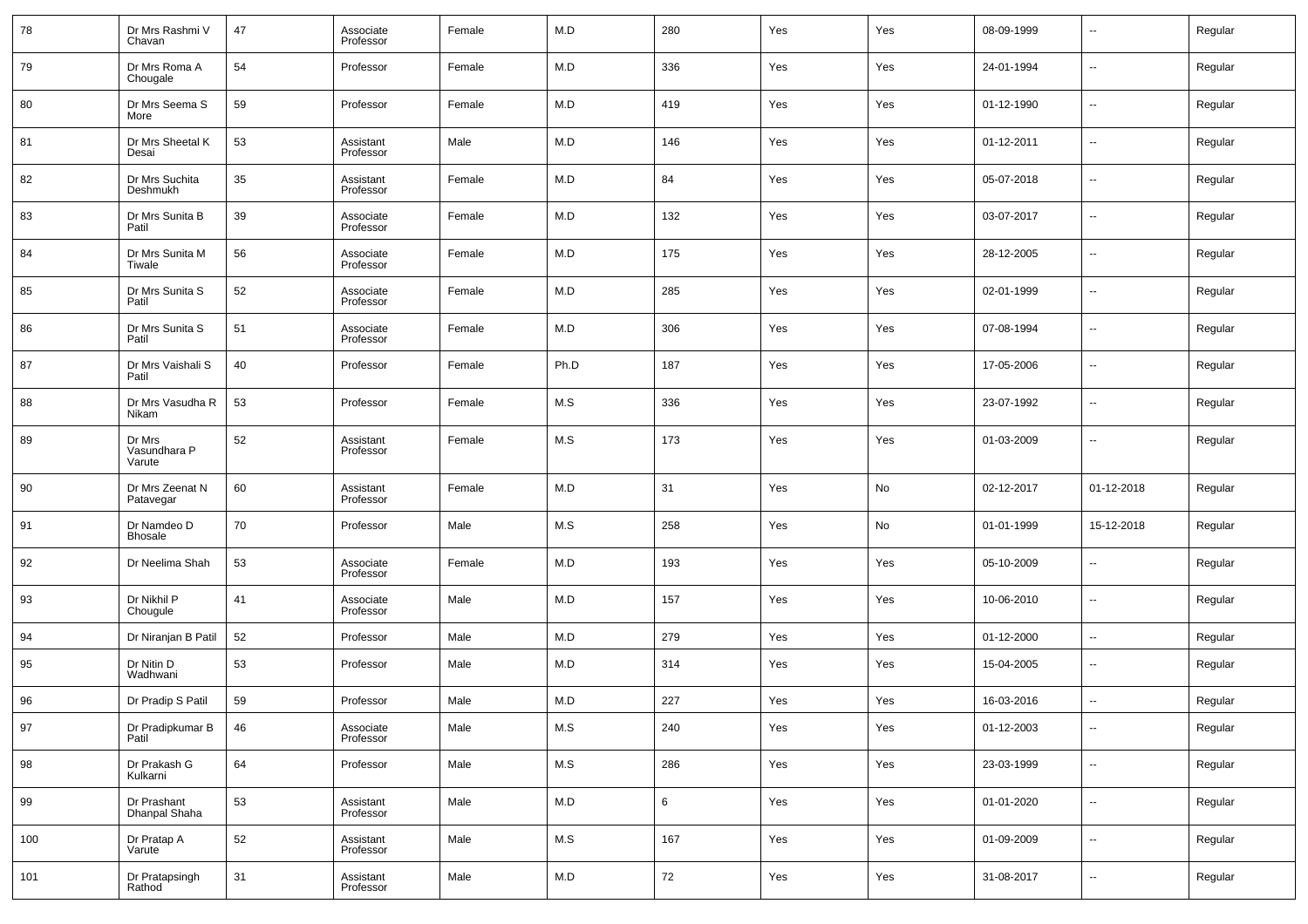| 102 | Dr Pravin Chavan           | 37 | Assistant<br>Professor                              | Male   | M.D        | 84  | Yes | Yes | 03-09-2018 | $\overline{\phantom{a}}$ | Regular |
|-----|----------------------------|----|-----------------------------------------------------|--------|------------|-----|-----|-----|------------|--------------------------|---------|
| 103 | Dr Premchand G<br>Shadija  | 68 | Professor                                           | Male   | M.D        | 306 | Yes | Yes | 01-11-1995 | $\overline{\phantom{a}}$ | Regular |
| 104 | Dr Pritam P Lad            | 43 | Professor                                           | Male   | <b>MDS</b> | 148 | No  | Yes | 02-02-2017 | Щ,                       | Regular |
| 105 | Dr Prithviraj L<br>Jadhav  | 39 | Assistant<br>Professor                              | Male   | M.D        | 129 | Yes | Yes | 12-10-2012 | $\overline{\phantom{a}}$ | Regular |
| 106 | Dr Priyadarshi D<br>Ghodke | 57 | Assistant<br>Professor                              | Male   | M.S        | 138 | Yes | Yes | 01-08-2014 | ш,                       | Regular |
| 107 | Dr Priyadarshini<br>Jadhav | 35 | Assistant<br>Professor                              | Female | M.D        | 66  | No  | Yes | 10-08-2017 | ш,                       | Regular |
| 108 | Dr Rajendra R<br>Mane      | 47 | Assistant<br>Professor                              | Male   | M.D        | 212 | Yes | Yes | 24-05-2004 | щ,                       | Regular |
| 109 | Dr Rajendra S<br>Patil     | 56 | Associate<br>Professor                              | Male   | M.D        | 289 | Yes | Yes | 01-07-1999 | ш,                       | Regular |
| 110 | Dr Rajesh<br>Khyalappa     | 51 | Professor                                           | Male   | M.D        | 331 | Yes | No  | 02-01-2001 | 30-04-2020               | Regular |
| 111 | Dr Rajesh V Patil          | 48 | Associate<br>Professor                              | Male   | M.D        | 204 | Yes | Yes | 01-08-2006 | --                       | Regular |
| 112 | Dr Rakesh Kumar<br>Sharma  | 62 | Dean / Principal /<br>Director / Vice<br>Chancellor | Male   | M.D        | 332 | Yes | Yes | 01-06-2016 | -−                       | Regular |
| 113 | Dr Rakesh Mudgal           | 59 | Dean / Principal /<br>Director / Vice<br>Chancellor | Male   | Ph.D       | 36  | No  | Yes | 15-02-2020 | Ξ.                       | Regular |
| 114 | Dr Ramesh M<br>Nigade      | 62 | Associate<br>Professor                              | Male   | M.D        | 300 | Yes | Yes | 29-12-1998 | $\overline{\phantom{a}}$ | Regular |
| 115 | Dr Ranjendra M<br>Kulkarni | 59 | Professor                                           | Male   | M.S        | 447 | Yes | Yes | 03-02-1993 | --                       | Regular |
| 116 | Dr Ranjit V<br>Ranade      | 69 | Professor                                           | Male   | M.D        | 67  | Yes | No  | 01-12-2014 | 30-10-2019               | Regular |
| 117 | Dr Ravindra M<br>Shinde    | 57 | Associate<br>Professor                              | Male   | M.D        | 273 | Yes | Yes | 01-12-2000 | $\overline{\phantom{a}}$ | Regular |
| 118 | Dr Ravindra S<br>Patil     | 59 | Assistant<br>Professor                              | Male   | M.S        | 122 | Yes | Yes | 15-12-2011 | --                       | Regular |
| 119 | Dr Reena A Dighe           | 58 | Assistant<br>Professor                              | Female | M.D        | 354 | Yes | Yes | 01-01-1991 | $\overline{\phantom{a}}$ | Regular |
| 120 | Dr Rekha R<br>Khyallapa    | 51 | Associate<br>Professor                              | Female | M.S        | 290 | Yes | Yes | 01-08-2001 |                          | Regular |
| 121 | Dr Rupesh<br>Dahilkar      | 39 | Associate<br>Professor                              | Male   | M.D        | 12  | Yes | Yes | 01-07-2019 | u,                       | Regular |
| 122 | Dr Sachin O<br>Phirke      | 49 | Professor                                           | Male   | M.S        | 239 | Yes | Yes | 23-01-2017 | н.                       | Regular |
| 123 | Dr Sachin S<br>Babanagar   | 40 | Assistant<br>Professor                              | Male   | <b>DNB</b> | 138 | Yes | Yes | 01-06-2014 | Щ,                       | Regular |
| 124 | Dr Sagar R<br>Dombe        | 37 | Associate<br>Professor                              | Male   | <b>MDS</b> | 156 | Yes | Yes | 01-08-2009 | Щ,                       | Regular |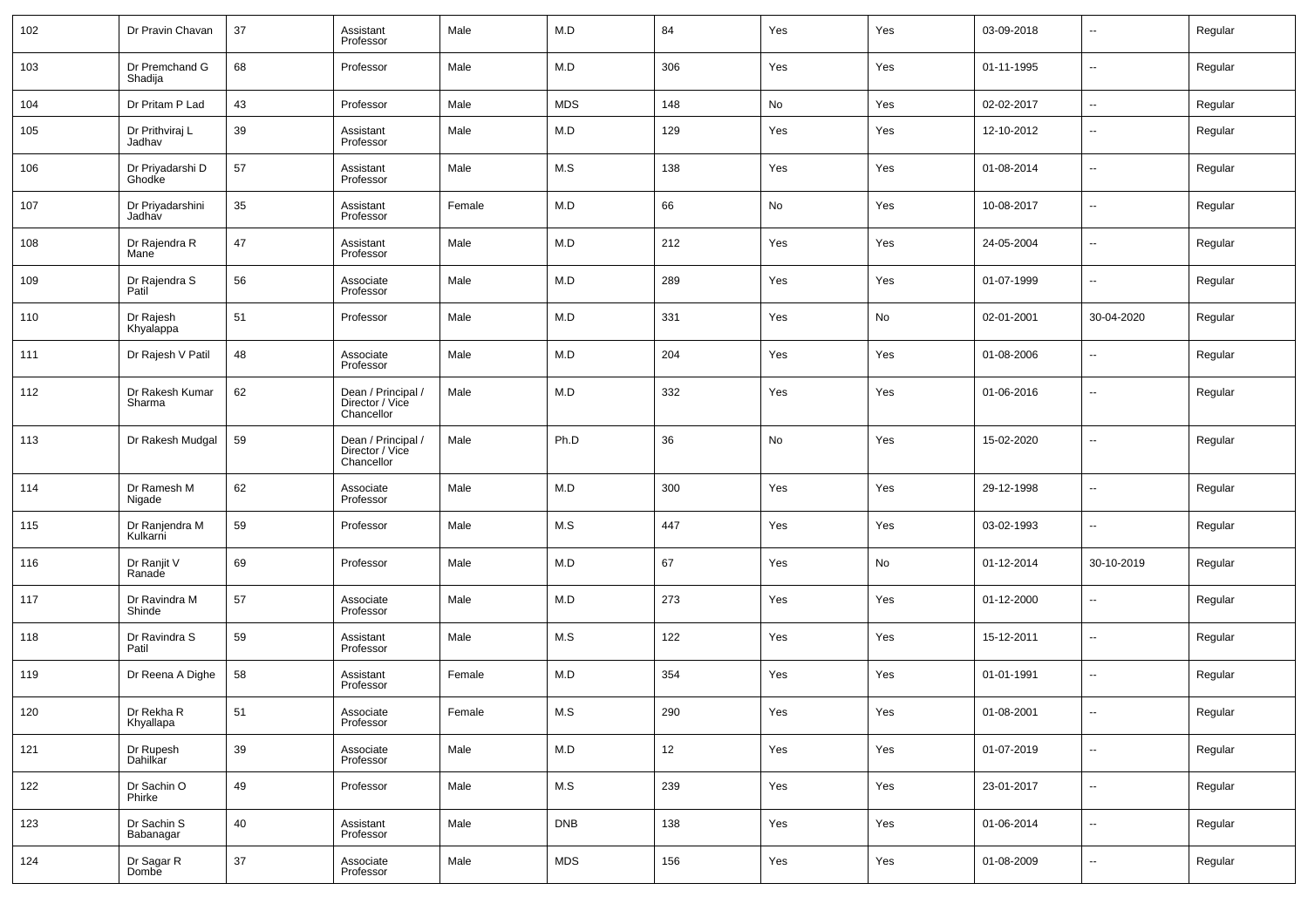| 125 | Dr Saiprasad O<br>Kavthekar         | 48 | Associate<br>Professor                              | Male   | M.D        | 172             | Yes | Yes | 01-04-2009 | $\overline{\phantom{a}}$ | Regular  |
|-----|-------------------------------------|----|-----------------------------------------------------|--------|------------|-----------------|-----|-----|------------|--------------------------|----------|
| 126 | Dr Salim A Lad                      | 52 | Professor                                           | Male   | M.S        | 231             | Yes | Yes | 13-03-2003 | $\overline{\phantom{a}}$ | Regular  |
| 127 | Dr Sandeep S<br>Kadam               | 53 | Associate<br>Professor                              | Male   | M.D        | 247             | Yes | Yes | 05-09-2002 | $\overline{\phantom{a}}$ | Regular  |
| 128 | Dr Sandip B Patil                   | 44 | Assistant<br>Professor                              | Male   | M.S        | 42              | Yes | No  | 24-01-2017 | 25-07-2019               | Regular  |
| 129 | Dr Sandip<br>Jaykumar<br>Shrawasti  | 39 | Assistant<br>Professor                              | Male   | M.D        | 5               | Yes | Yes | 18-02-2020 | $\overline{\phantom{a}}$ | Regular  |
| 130 | Dr Sangita Desai                    | 51 | Assistant<br>Professor                              | Female | M.D        | 189             | Yes | Yes | 08-03-2010 | $\overline{\phantom{a}}$ | Regular  |
| 131 | Dr Sanjay Rasal                     | 50 | Other                                               | Male   | M.S        | 60              | Yes | Yes | 19-07-2019 | $\overline{\phantom{a}}$ | Visiting |
| 132 | Dr Sapana S<br>Deshpande            | 37 | Assistant<br>Professor                              | Female | <b>DNB</b> | 12              | Yes | Yes | 15-07-2019 | $\overline{\phantom{a}}$ | Regular  |
| 133 | Dr Shailendra D<br>Mane             | 54 | Associate<br>Professor                              | Male   | M.D        | 234             | Yes | Yes | 20-03-1998 | $\overline{\phantom{a}}$ | Regular  |
| 134 | Dr Shashikant R<br>Kulkarni         | 70 | Professor                                           | Male   | M.D        | 61              | Yes | No  | 01-06-2015 | 31-10-2018               | Regular  |
| 135 | Dr Sheetal A<br>Murchite            | 44 | Associate<br>Professor                              | Male   | M.S        | 186             | Yes | Yes | 22-05-2007 | $\overline{\phantom{a}}$ | Regular  |
| 136 | Dr Shimpa<br>Sharma                 | 55 | Dean / Principal /<br>Director / Vice<br>Chancellor | Female | M.D        | 277             | Yes | Yes | 03-09-2015 | $\overline{\phantom{a}}$ | Regular  |
| 137 | Dr Smita Kudalkar                   | 35 | Assistant<br>Professor                              | Female | M.D        | 10 <sup>1</sup> | Yes | No  | 19-09-2019 | 01-05-2020               | Regular  |
| 138 | Dr Smita S<br>Kudalkar              | 42 | Assistant<br>Professor                              | Female | M.D        | 111             | Yes | No  | 15-04-2014 | 01-05-2020               | Regular  |
| 139 | Dr Sneha<br>Ravishankar<br>Chavanda | 31 | Assistant<br>Professor                              | Female | M.D        | 12              | Yes | Yes | 18-07-2019 | $\overline{\phantom{a}}$ | Regular  |
| 140 | Dr Snehal<br>Chougule               | 33 | Assistant<br>Professor                              | Female | <b>DNB</b> | 12              | Yes | Yes | 23-07-2019 | $\overline{\phantom{a}}$ | Regular  |
| 141 | Dr Snehdeep S<br>Patil              | 36 | Associate<br>Professor                              | Male   | M.D        | 131             | Yes | Yes | 01-08-2012 | $\sim$                   | Regular  |
| 142 | Dr Sonal A<br>Walawalkar            | 44 | Associate<br>Professor                              | Female | M.D        | 187             | Yes | No  | 03-02-2004 | 31-08-2019               | Regular  |
| 143 | Dr Suhas P<br>Kulkarni              | 54 | Associate<br>Professor                              | Male   | M.D        | 151             | Yes | Yes | 01-04-2009 | $\overline{\phantom{a}}$ | Regular  |
| 144 | Dr Sunetra G<br>Deshpande           | 51 | Assistant<br>Professor                              | Female | M.D        | 234             | Yes | Yes | 01-10-2003 | $\overline{\phantom{a}}$ | Regular  |
| 145 | Dr Supriya Sidram<br>Patil          | 31 | Assistant<br>Professor                              | Female | M.S        | $\overline{7}$  | Yes | Yes | 10-12-2019 | $\overline{\phantom{a}}$ | Regular  |
| 146 | Dr Suraj G Dighe                    | 51 | Assistant<br>Professor                              | Male   | M.S        | 162             | Yes | Yes | 01-06-2015 | $\overline{\phantom{a}}$ | Regular  |
| 147 | Dr Suruchi M<br>Pawar               | 41 | Assistant<br>Professor                              | Female | M.D        | 135             | Yes | Yes | 02-04-2012 | ۰.                       | Regular  |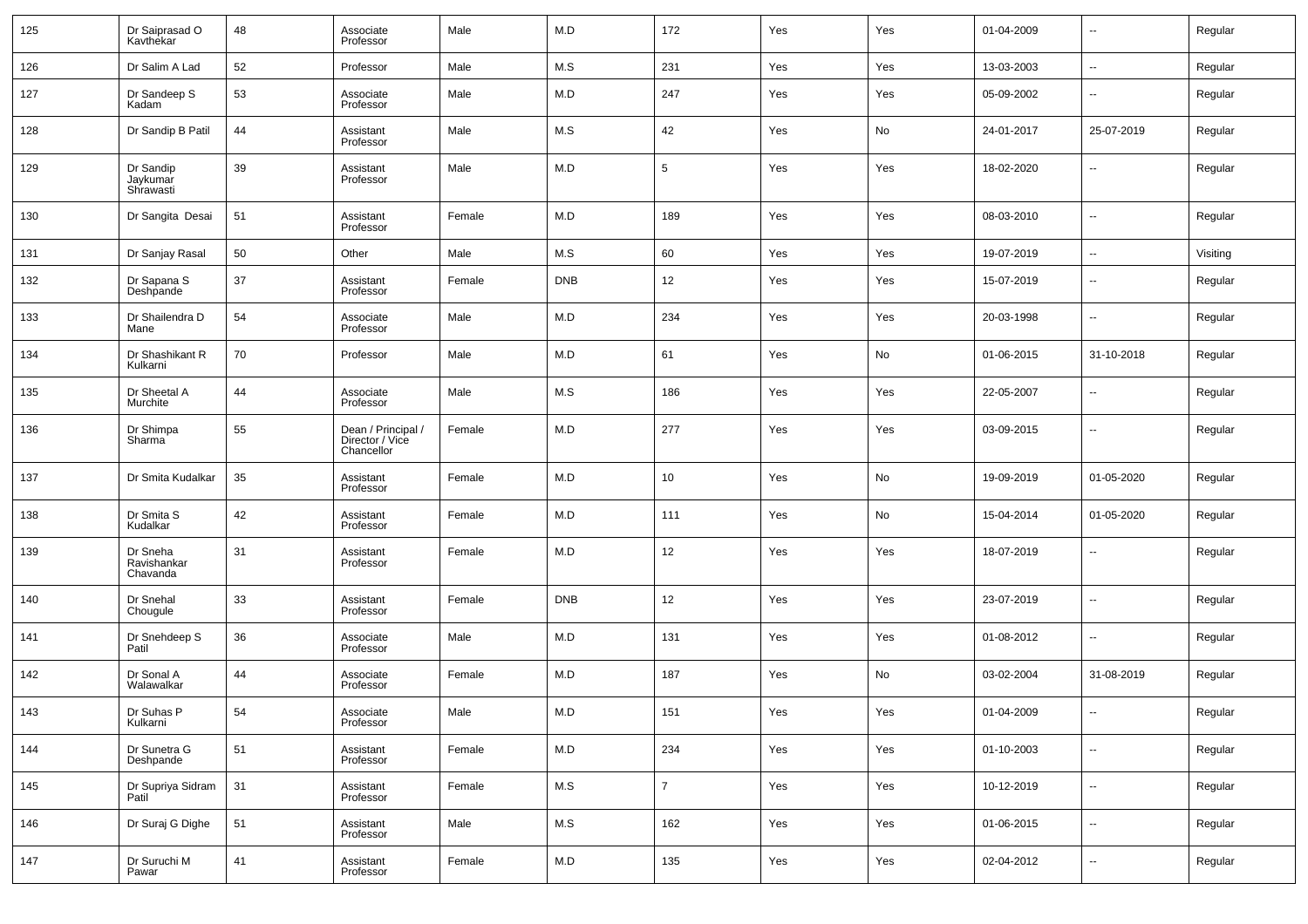| 148 | Dr Sushant Mohite           | 31 | Assistant<br>Professor | Male   | M.D                     | 19  | Yes | No  | 02-12-2017 | 01-12-2018               | Regular                |
|-----|-----------------------------|----|------------------------|--------|-------------------------|-----|-----|-----|------------|--------------------------|------------------------|
| 149 | Dr Sushil R<br>Shreshthi    | 47 | Assistant<br>Professor | Male   | M.S                     | 61  | Yes | No  | 01-06-2015 | 25-07-2019               | Regular                |
| 150 | Dr Sushma Jotkar            | 49 | Professor              | Female | M.D                     | 291 | Yes | Yes | 28-02-1997 | $\overline{\phantom{a}}$ | Regular                |
| 151 | Dr Tanavi Kulkarni          | 29 | Assistant<br>Professor | Female | M.D                     | 6   | Yes | Yes | 03-01-2020 | $\overline{\phantom{a}}$ | Regular                |
| 152 | Dr Tulsidas A<br>More       | 64 | Assistant<br>Professor | Male   | M.D                     | 98  | Yes | Yes | 21-07-2014 | $\overline{\phantom{a}}$ | Regular                |
| 153 | Dr Uday V Ghate             | 54 | Assistant<br>Professor | Male   | M.S                     | 124 | Yes | Yes | 02-04-2016 | $\overline{\phantom{a}}$ | Regular                |
| 154 | Dr Uddhav A Patil           | 65 | Associate<br>Professor | Male   | M.S                     | 349 | Yes | Yes | 03-02-2004 | $\overline{\phantom{a}}$ | Regular                |
| 155 | Dr Umesh D Jain             | 36 | Assistant<br>Professor | Male   | <b>DNB</b>              | 114 | No  | Yes | 01-02-2017 | $\overline{\phantom{a}}$ | Regular                |
| 156 | Dr Vaibhav<br>Mudhale       | 48 | Associate<br>Professor | Male   | M.S                     | 212 | Yes | Yes | 13-11-2018 | $\overline{\phantom{a}}$ | Regular                |
| 157 | Dr Vaishali V<br>Gaikwad    | 49 | Professor              | Female | M.S                     | 311 | Yes | Yes | 20-10-1999 | $\overline{\phantom{a}}$ | Regular                |
| 158 | Dr Vasudha D<br>Sawant      | 53 | Associate<br>Professor | Female | M.D                     | 250 | Yes | Yes | 30-06-2004 | $\overline{\phantom{a}}$ | Regular                |
| 159 | Dr Venugopal N T            | 55 | Associate<br>Professor | Male   | Ph.D                    | 373 | Yes | Yes | 08-07-1989 | $\overline{\phantom{a}}$ | Regular                |
| 160 | Dr Vijay Kumar S<br>Patil   | 61 | Professor              | Male   | M.D                     | 345 | Yes | No  | 09-10-1991 | 31-03-2019               | Regular                |
| 161 | Dr Vijay S<br>Nagaonkar     | 41 | Assistant<br>Professor | Male   | M.D                     | 99  | Yes | Yes | 01-06-2015 | $\overline{\phantom{a}}$ | Regular                |
| 162 | Dr Vijay T Mali             | 36 | Assistant<br>Professor | Male   | M.D                     | 75  | No  | Yes | 27-04-2017 | $\overline{\phantom{a}}$ | Regular                |
| 163 | Dr Vikram A<br>Rajadnya     | 49 | Associate<br>Professor | Male   | M.D                     | 258 | Yes | Yes | 01-09-2009 | $\overline{\phantom{a}}$ | Regular                |
| 164 | Dr Vinay R Wagh             | 60 | Professor              | Male   | M.D                     | 456 | Yes | Yes | 25-07-1990 | $\overline{\phantom{a}}$ | Regular                |
| 165 | Dr Virendra D<br>Dafle      | 66 | Assistant<br>Professor | Male   | M.D                     | 178 | Yes | Yes | 10-05-2012 | $\overline{\phantom{a}}$ | Regular                |
| 166 | Dr Vishwashanti S<br>Vatkar | 46 | Associate<br>Professor | Female | M.D                     | 231 | Yes | Yes | 01-01-2000 | $\overline{\phantom{a}}$ | Regular                |
| 167 | Dr Yoganand J<br>Phulari    | 39 | Associate<br>Professor | Male   | M.D                     | 161 | Yes | Yes | 01-02-2010 | ۰.                       | Regular                |
| 168 | Mr Janardhan V<br>Narute    | 60 | Assistant<br>Professor | Male   | M.Sc.(Microbiolog<br>y) | 321 | Yes | No  | 07-10-1993 | 31-05-2020               | Regular                |
| 169 | Mr Vijay D<br>Somwanshi     | 51 | Assistant<br>Professor | Male   | M.Sc.(Microbiolog<br>y) | 316 | Yes | Yes | 11-03-1994 | ۰.                       | Regular                |
| 170 | Mrs Asmita<br>Sawant        | 47 | Other                  | Female | B.A                     | 180 | Yes | Yes | 01-09-2018 | $\overline{\phantom{a}}$ | Adhoc /<br>Contractual |
| 171 | Mrs Manjiri M<br>Desai      | 52 | Assistant<br>Professor | Female | M.Sc.                   | 311 | Yes | Yes | 05-08-1994 | ۰.                       | Regular                |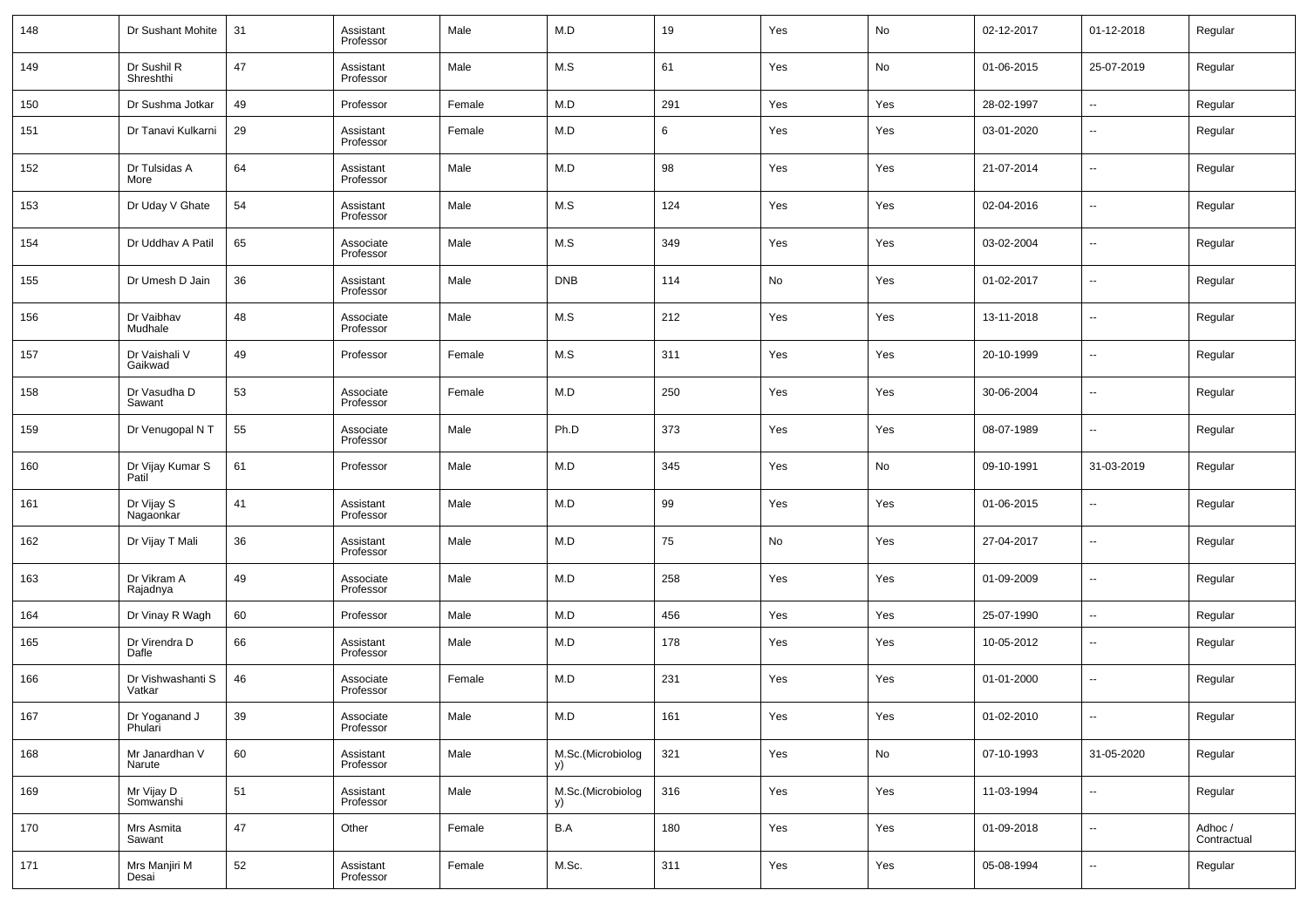| 172 | Mr Amit K Mane                    | 33     | Assistant<br>Professor                              | Male   | M.Sc.(Nursing) | 72              | Yes        | No  | 16-09-2015 | 30-07-2019               | Regular |
|-----|-----------------------------------|--------|-----------------------------------------------------|--------|----------------|-----------------|------------|-----|------------|--------------------------|---------|
| 173 | Mrs Aparna V<br>Joshi             | 41     | Assistant<br>Professor                              | Female | M.Sc.(Nursing) | 72              | Yes        | No  | 26-09-2015 | 09-07-2019               | Regular |
| 174 | Mrs Manisha S<br>Samudre          | 42     | Assistant<br>Professor                              | Female | M.Sc.(Nursing) | 84              | Yes        | No  | 01-07-2017 | 31-07-2019               | Regular |
| 175 | Ms Neeta<br>Ranbhise              | 45     | Assistant<br>Professor                              | Female | M.Sc.          | 10 <sup>1</sup> | No         | Yes | 23-09-2019 | $\overline{\phantom{a}}$ | Regular |
| 176 | Ms Leena<br>Lokhande              | 45     | Assistant<br>Professor                              | Female | M.Sc.          | 53              | Yes        | Yes | 01-08-2018 | --                       | Regular |
| 177 | Ms Chandrala<br>Shashikant Patole | 27     | Assistant<br>Professor                              | Female | M.Sc.          | 72              | Yes        | Yes | 04-10-2017 | ÷.                       | Regular |
| 178 | Ms Priyanka<br>Sanjay Lokhande    | 30     | Assistant<br>Professor                              | Female | M.Sc.          | 72              | Yes        | Yes | 04-10-2017 | --                       | Regular |
| 179 | Ms Richa<br>Ramakant Jadhav       | 30     | Assistant<br>Professor                              | Female | M.Sc.          | 53              | Yes        | Yes | 01-08-2018 | --                       | Regular |
| 180 | Ms Jyoti Dhanpal<br>Aurwade       | 30     | Assistant<br>Professor                              | Female | M.Sc.          | 49              | Yes        | Yes | 18-10-2018 | $\overline{\phantom{a}}$ | Regular |
| 181 | Dr Chandrkant D<br>Lokhande       | 64     | Dean / Principal /<br>Director / Vice<br>Chancellor | Male   | Ph.D           | 396             | Yes        | Yes | 01-07-2016 | --                       | Regular |
| 182 | Dr Manisha<br>Phadatare           | 33     | Assistant<br>Professor                              | Female | Ph.D           | 77              | Yes        | No  | 18-05-2014 | 30-06-2019               | Regular |
| 183 | Dr Meghnad G<br>Joshi             | 42     | Associate<br>Professor                              | Male   | Ph.D           | 156             | Yes        | Yes | 01-04-2012 | $\overline{\phantom{a}}$ | Regular |
| 184 | Dr Indumathi<br>Somasundaram      | 34     | Assistant<br>Professor                              | Female | Ph.D           | 132             | Yes        | No  | 07-10-2014 | 01-06-2020               | Regular |
| 185 | Dr Arvind Gulbake                 | 37     | Assistant<br>Professor                              | Male   | Ph.D           | 144             | Yes        | Yes | 29-06-2015 | $\overline{\phantom{a}}$ | Regular |
| 186 | Dr Raghvendra<br>Bohara           | 35     | Assistant<br>Professor                              | Male   | Ph.D           | 53              | Yes        | Yes | 15-06-2016 | $\overline{\phantom{a}}$ | Regular |
| 187 | Mr Sivakumar D                    | 40     | Assistant<br>Professor                              | Male   | M.Sc.          | 39              | Yes        | No  | 26-08-2017 | 31-12-2019               | Regular |
| 188 | Dr Mrs P N<br>Pawaskar            | 61     | Assistant<br>Professor                              | Female | Ph.D           | 336             | Yes        | Yes | 21-08-2017 | $\overline{\phantom{a}}$ | Regular |
| 189 | Ms Pooja<br>Ravasaheb Patil       | 30     | Assistant<br>Professor                              | Female | M.Sc.          | 48              | Yes        | Yes | 22-08-2017 | ÷.                       | Regular |
| 190 | Dr Ashwini<br>Khanderao Jadhav    | 32     | Assistant<br>Professor                              | Female | Ph.D           | 72              | No         | Yes | 01-08-2018 |                          | Regular |
| 191 | Dr S Mohan<br>Karuppayil          | 64     | Professor                                           | Male   | Ph.D           | 360             | Yes        | Yes | 01-06-2019 | Ξ.                       | Regular |
| 192 | Dr Arpita Tiwari<br>Pandey        | $37\,$ | Assistant<br>Professor                              | Female | Ph.D           | 144             | Yes        | Yes | 01-06-2019 | $\sim$                   | Regular |
| 193 | Dr K Mayakannan                   | 31     | Assistant<br>Professor                              | Male   | Ph.D           | 13              | No         | Yes | 30-01-2020 | Ξ.                       | Regular |
| 194 | Dr Shivaji Bhikaji<br>Kashte      | 30     | Assistant<br>Professor                              | Male   | Ph.D           | 17              | ${\sf No}$ | Yes | 13-08-2019 | н.                       | Regular |